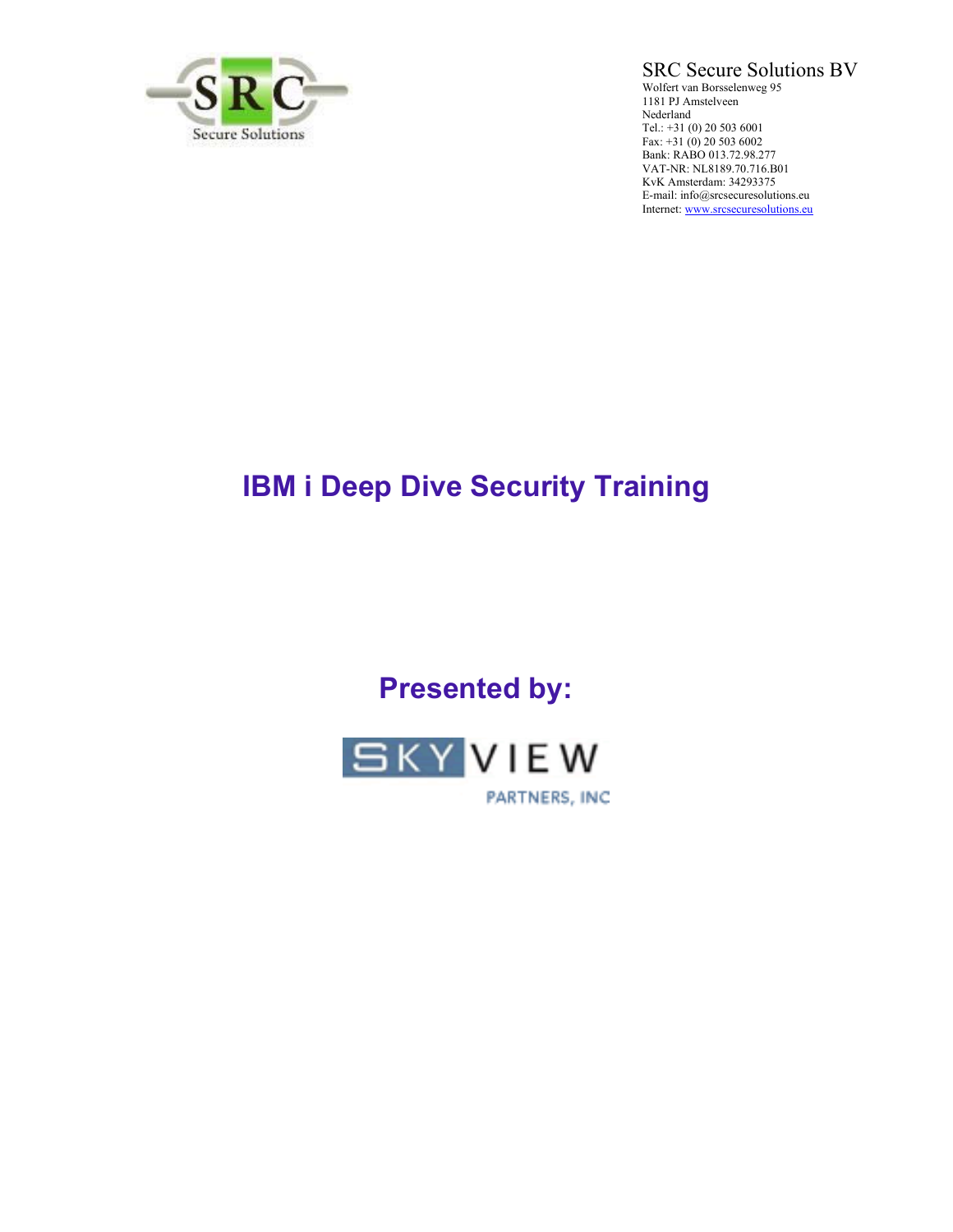

## **Organized by SRC Secure Solutions**

*v2 - 2013*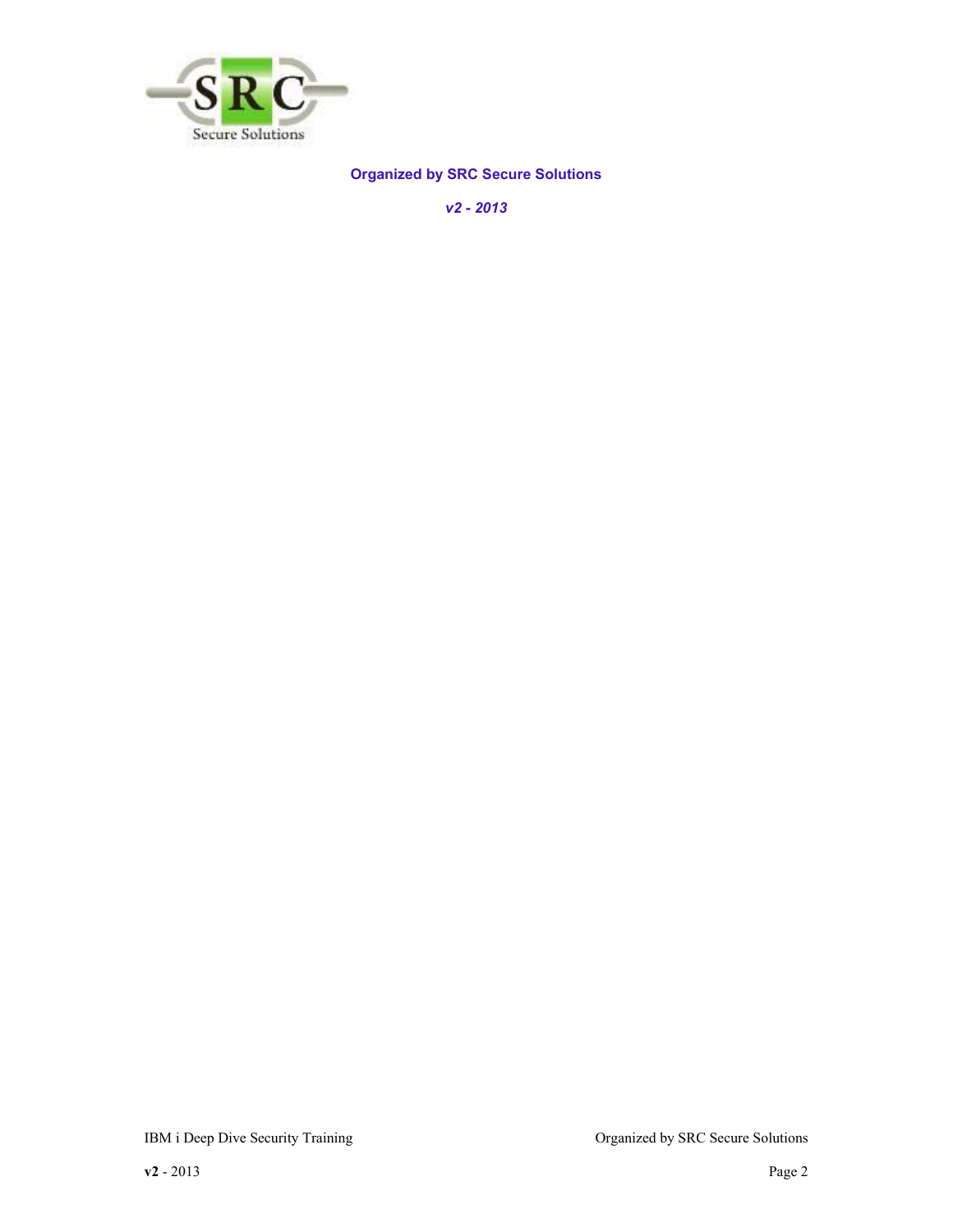

## **Content**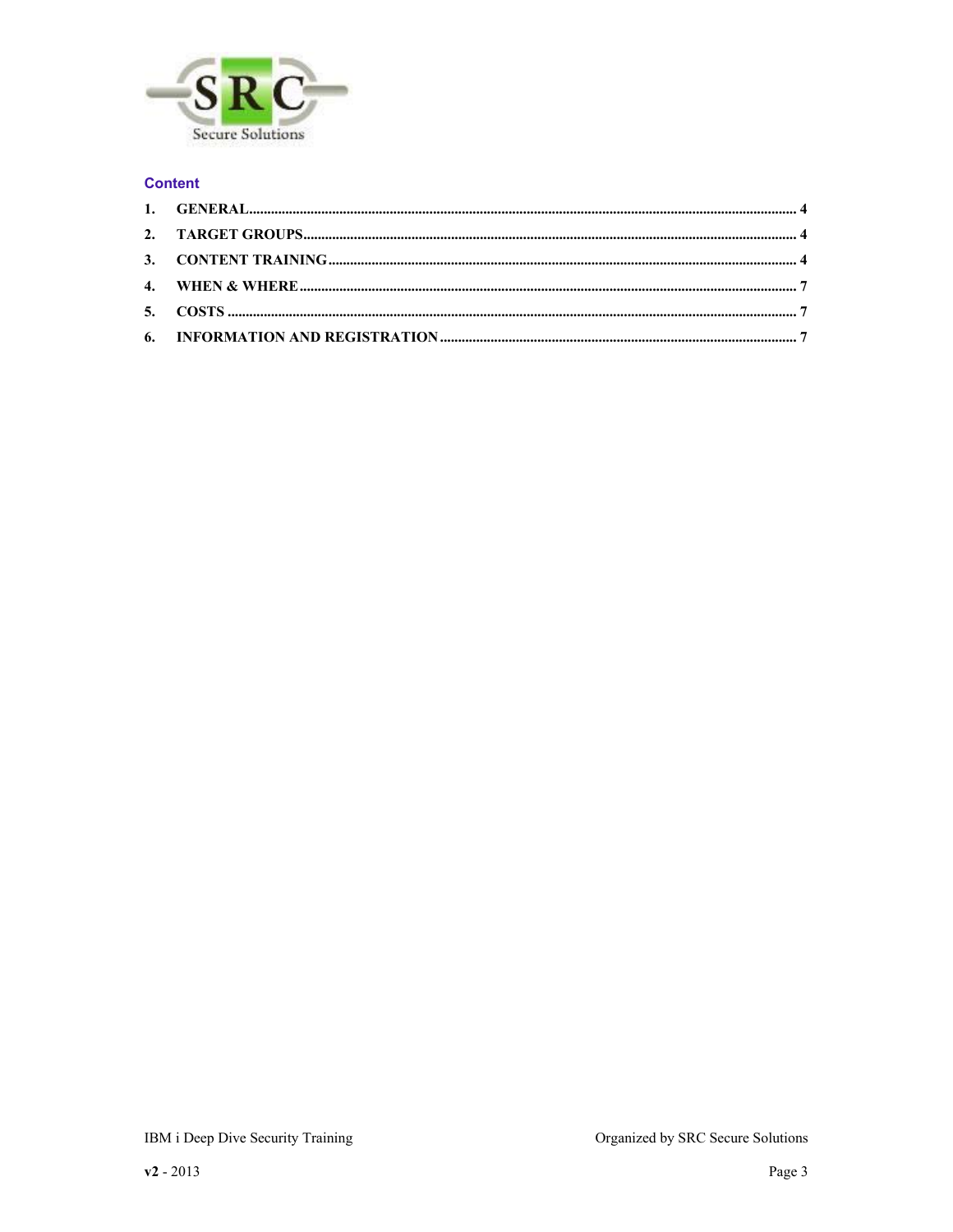

#### **1. General**

In cooperation with SkyView Partners, SRC Secure Solutions is organizing the Deep Dive Training for IBM i Security. The training will be presented by Carol Woodbury, President, Co-founder and CTO of SkyView Partners.

Carol Woodbury is president of SkyView Partners, Inc., a firm she co-founded in 2002 that specializes in security administration automation and compliance reporting software and remediation services. Prior to forming SkyView Partners, Carol worked for IBM in Rochester, Minnesota, serving for more than 10 years as the AS/400 Security Architect and Chief Engineering Manager of Security Technology for IBM's Enterprise Server Group. During this time, Carol provided security architecture and design consultations with IBM Business Partners and large AS/400 customers.

Carol is known worldwide as an author and award-winning speaker on security technology, specializing in IBM i and i5/OS security issues. She is the only author with a commercially available book addressing i and i5/OS security. That book, *IBMi Security Administration and Compliance*, is available through amazon.com. She also serves as a technical expert on security for numerous publications.

#### **2. Target groups**

The Security Deep Dive for IBM i Training is meant for ICT managers and application architects etc., of the IBM i('s) and internal and external auditors, security managers and security officers involved in security administration and compliance for the IBM i (AS/400) systems.

#### **3. Content Training**

Security Deep Dive for IBM i - Comprehensive Training for IBM i Security Presented by Carol Woodbury, President, Co-founder and CTO of SkyView Partners, Inc.

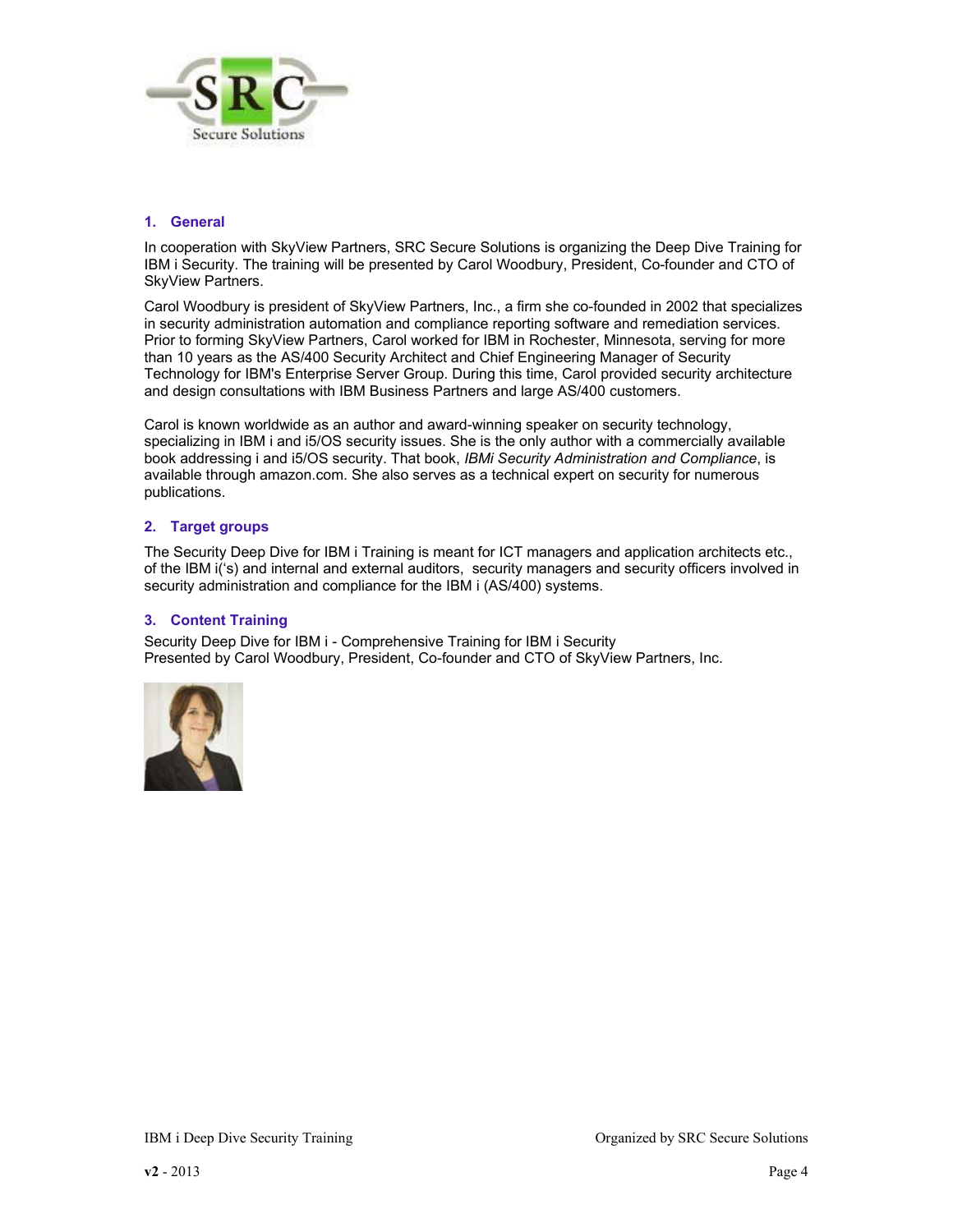

#### **Agenda**

#### **Day 1**

#### **Security Policies**

- Why they're important
- Key sections new technology and data classification
- Tips for writing and reviewing
- Documenting processes specific to IBM i
- Resources and examples

#### **Security-relevant System Values**

- Best practices settings
- Writing "risk acceptance statements"
- New system values added in recent OS versions

#### **Managing User Profiles**

- User and group profiles settings,
- Special authorities
- Role-based access
- New user profile attributes added in recent OS versions

#### **Lunch**

#### **Integrated IBM i Auditing Features**

- Detailed description of the auditing features
- Options for getting information out of the audit journal
- Using auditing as an aide for debugging failures during remediation roll-out
- New auditing features added in recent OS version and Technology Releases

#### **Payment Card Industry's Data Security Standard (PCI DSS) and what it means for IBM i**

- Review of the PCI DSS requirements in general
- Detailed discussion of the specific requirements for the PCI DSS as they pertain to IBM i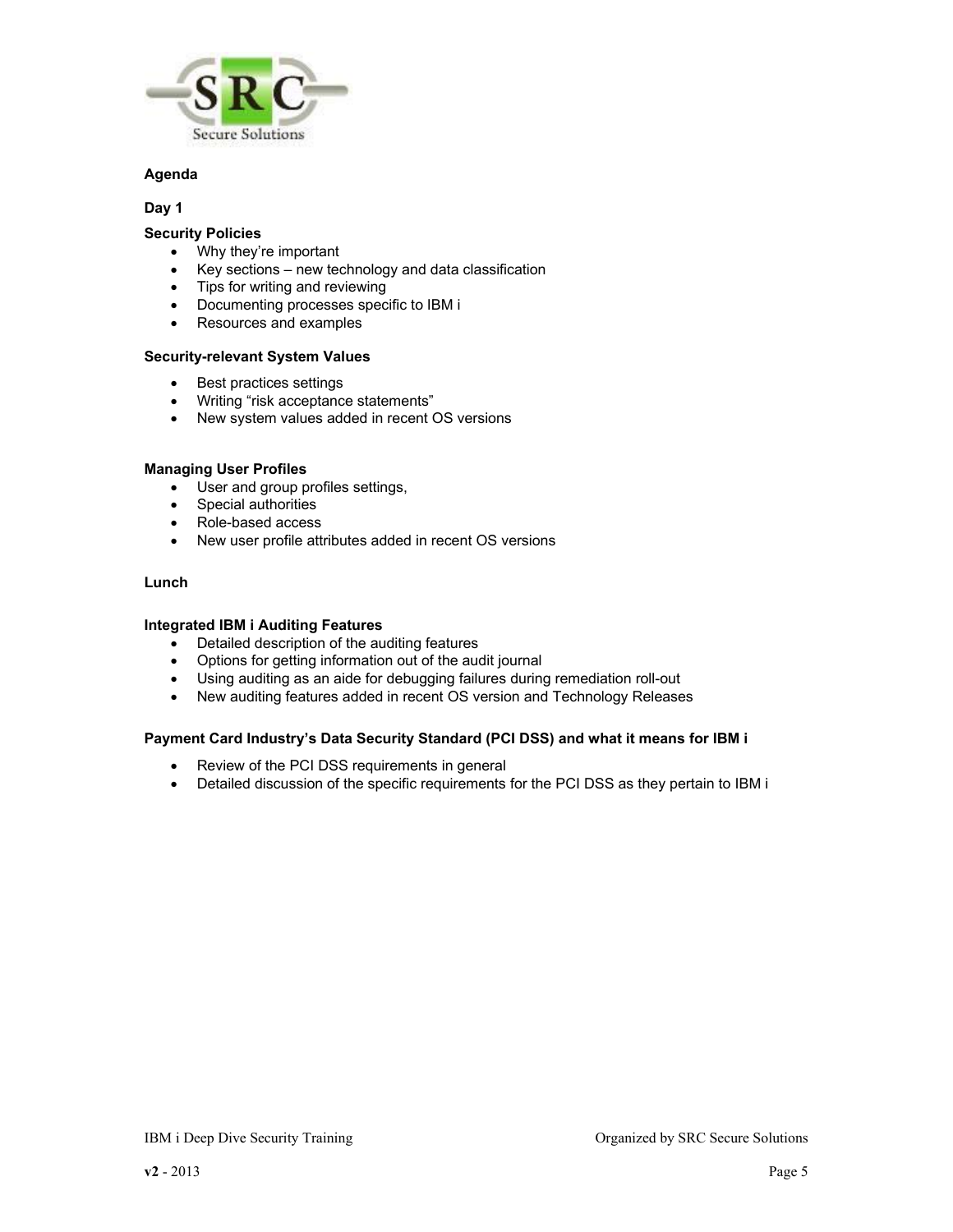

#### **Day 2**

#### **Introduction to Object-level Security**

- Access control methods \*PUBLIC authority, private authority , authorization lists, adopted authority
- i5/OS authority checking algorithm

#### **Application Security Implementation – Securing your Application Data**

- What constitutes and how to recognize a "wide open" application implementation that is, one that poses risk to your data
- Options for remediating the application scheme
- Steps for remediating
	- o Areas to investigate
	- o Step by step approach to implementation (to avoid breakage)
		- Including Learn from our experience!
	- $\circ$  Areas to accommodate, e.g., Developer access to production, Viewing the joblog of an \*ALLOBJ user, viewing user profile attributes

#### **Exit Points**

- What they are
- When to use Exit Programs

#### **Lunch**

#### **Application Administration**

- What it is
- The functions you can control by using it
- New features added in the most recent Technology Releases

#### **IFS Security**

- Detailed discussion on how to secure objects (directories, files, etc) in the Integrated File System
- File shares

#### **Security Administration**

• A discussion of the tasks that should be performed on a regular basis by a security administrator. In other words – practically applying the topics of the last two days and applying them to your everyday work.